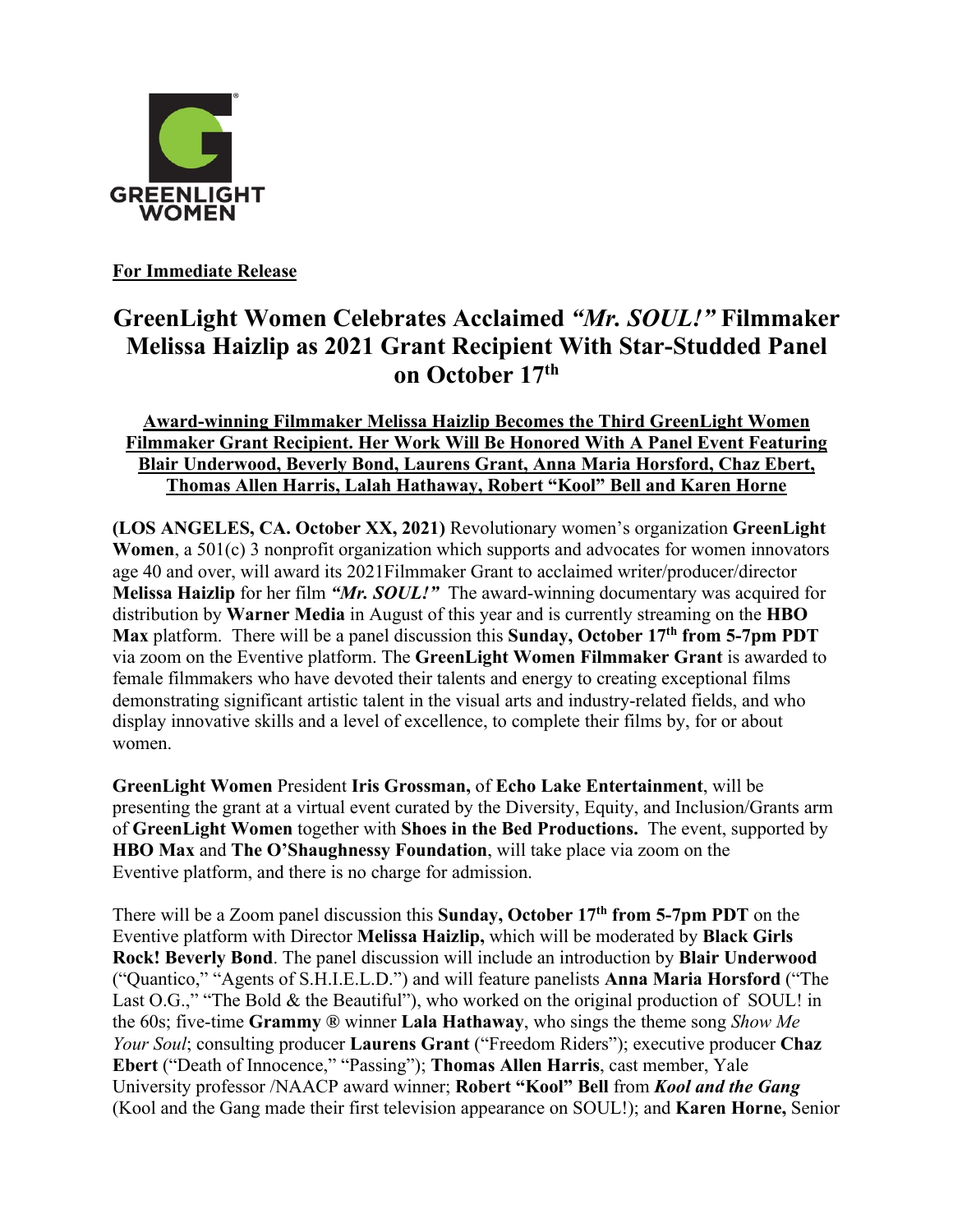VP of Equity and Inclusion, **Warner Media** and Diversity pioneer and pipeline builder. To RSVP for this event go to **GreenLightwomen.org**.

**Melissa Haizlip** is an award-winning filmmaker based in New York. Her work responds to pressing social issues at the intersection of racial justice, social justice, activism, and representation. Her goal is to advocate and amplify the voices of women and people of color. **Haizlip's** feature documentary, *"Mr. SOUL!"* was nominated for three *NAACP Image Awards* and won the 2020 *Critics Choice Documentary Award* for Best First Documentary Feature. *"Mr. SOUL!"* received 32 nominations and won 19 awards, including 14 film festival awards. She's currently co-executive producing a docuseries on women in hip-hop for **Netflix.**

"We are thrilled to award Melissa Haizlip a 2021 GreenLight Women Filmmaker Grant, and to celebrate her remarkable film *Mr. SOUL!* Ellis Haizlip was in the vanguard of African-American culture in the 60s, and was perhaps one of the greatest unsung artistic revolutionaries in American culture. By curating black artists, poets, political commentary and music for the public, he created an energetic safe space for Americans to view the outstanding talent that was emerging in the African-American community. Melissa Haizlip has encapsulated this important cultural history in this beautiful and meaningful film. We are honored to help her illuminate the story of Ellis Haizlip and cannot wait to see more work from this very talented and important filmmaker," shares **Iris Grossman, GreenLight Women** President.

Before **Oprah**, before **Arsenio**, there was Mr. SOUL! From 1968 to 1973 the public television variety show SOUL!, guided by the enigmatic producer and host **Ellis Haizlip,** offered an unfiltered, uncompromising celebration of Black literature, poetry, music, and politics—voices that had few other options for national exposure and, as a result, found the program an improbable place to call home. The series was among the first to provide expanded images of African Americans on television, shifting the gaze from inner-city poverty and violence to the vibrancy of the Black Arts Movement. With participants' recollections and illuminating archival clips, "*Mr. SOUL!"* captures a critical moment in culture whose impact continues to resonate, and an unsung hero whose voice we need now more than ever to restore the SOUL of a nation.

Founded in 2018, the **Greenlight Women** Film Completion Grants Program awards financial support and encouragement to female filmmakers who demonstrate significant artistic talent in the visual arts and industry-related fields, and who display innovative skills and a level of excellence, in order to fully complete their films by, for or about women. Earlier in the year, **GreenLight Women** awarded its second Filmmaker Grant to producer **Alice Doyard** for her film *"Colette,"* which subsequently went on to win the 2021 Academy Award **®** for Best Documentary Short. Later this year, the organization will set up the **GreenLight Women** and Colette Film Impact Campaign which will keep the film alive in academic settings, high schools, colleges, museums, and organizational discussions. The campaign will explore the advantage of multi-generational friendships, and the importance of mentorship. It will also deal with the nature of human trauma, how to confront it, and the healing that comes with facing a buried fear. Cochairs of the diversity equity and inclusion arm are **Kimberly Ogletree** and **Romell Foster-Owens** and Chair of the Grants Committee for GreenLight Women is **Lucy Webb**.